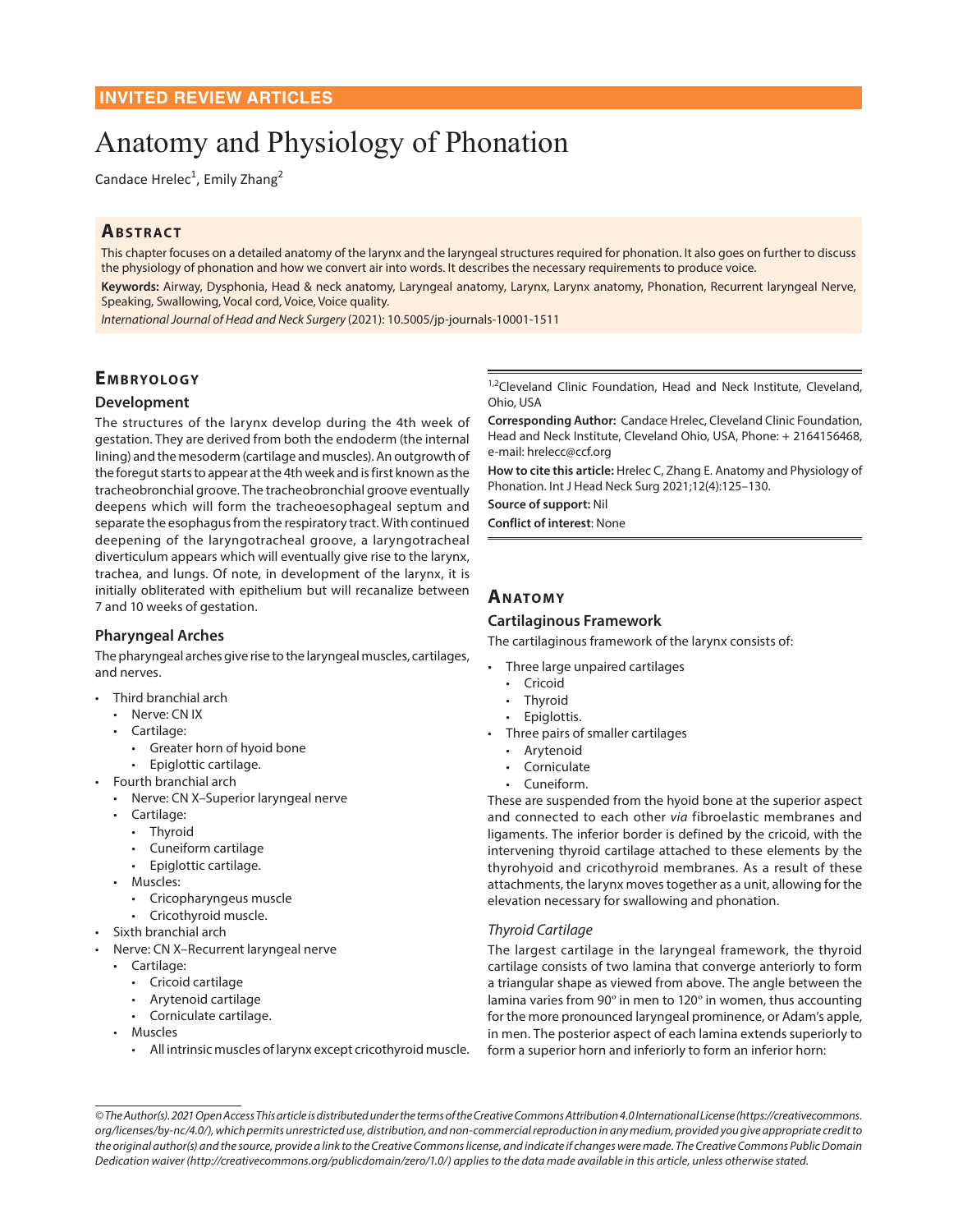- The superior horn is attached to the hyoid *via* the lateral thyrohyoid ligament.
- The medial surface of the inferior horn is defined by a facet for articulation with the lateral surface of the cricoid, thus forming the cricothyroid joint.

#### *Cricoid Cartilage*

The only complete cartilaginous ring in the airway, the cricoid is shaped like a signet ring, with a broad posterior lamina and a narrower anterior arch. The lamina's posterior surface has depressions for attachment of the cricoarytenoid muscles, while the superior and lateral surfaces have facets for arytenoid and thyroid cartilage articulation, respectively.

#### *Epiglottic Cartilage*

The epiglottis is an elastic cartilage which looks like a leaf. It is attached to the larynx *via* the thyroepiglottic and hyoepiglottic ligaments and serves to protect the laryngeal introitus during swallowing. Several membranes run bilaterally between the arytenoid cartilages and the epiglottic cartilages and are quadrangular in shape. The free corners of these membranes, along with the covering mucosa, produce the aryepiglottic fold.

#### *Arytenoid, Corniculate, and Cuneiform Cartilages*

The paired arytenoids are shaped like triangles that face each other and sit atop the posterior cricoid. The superior vertex, or apex, articulates with the corniculate cartilage. The anterior vertex, called the vocal process, acts as anchors for the mobile posterior ends of the vocal folds. The posterolateral vertex is named the muscular process given its attachment to the lateral and posterior cricoarytenoid muscles. The anterolateral surface serves as the attachment for the thyroarytenoid muscles, and the posteromedial surface acts as the attachment for the interarytenoid muscle. The arytenoids are thus the primary focus of intrinsic laryngeal muscle movement to produce adduction and abduction of the vocal folds. The corniculate and cuneiform cartilages sit above and anterolateral to the arytenoids, respectively.

#### *Cricothyroid Joint*

- Synovial joint
- Both rotation and tilting motion
- Movement changes length and tension of vocal folds.

The cricothyroid joint allows the thyroid cartilage to tilt anteriorly and inferiorly with cricothyroid muscle contraction. The cricoid simultaneously tilts in a mirror image of the thyroid. While the anterior portion of the cricoid moves superiorly, the posterior portion moves inferiorly along with the attached arytenoids. Because the vocal ligament is attached to the thyroid cartilage anteriorly and to the arytenoids posteriorly, this results in lengthening of the vocal folds to allow for an increase in pitch. The cricothyroid joint also permits sliding in the ventral-dorsal direction, which serves to further increase vocal fold length.<sup>1</sup>

#### *Cricoarytenoid Joint*

- Synovial joint
- Both rotation and gliding motion
- Movement associated with abduction and adduction of vocal folds and thus opening and closing of laryngeal inlet (rima glottidis).

The cricoarytenoid joints are a paired synovial joint. This is important to note as synovial joints can be affected by rheumatoid arthritis. The cricoarytenoid joint is the fulcrum around which vocal fold movement pivots. The base of the arytenoid is slightly concave for articulation with the slightly convex facet on the superolateral surface of the cricoid lamina, forming a shallow ball-and-socket joint and allowing for rotational movement of the arytenoids. As the vocal process swings medially during adduction, the arytenoids also move somewhat anteroinferiorly.<sup>[2](#page-5-0)</sup> Conversely with abduction, the arytenoids rotate laterally but also posterosuperiorly.

<span id="page-1-1"></span>Vocal fold motion therefore does not occur in only one plane but is rather three-dimensional. This bears relevance to clinical assessment of vocal fold paralysis, as any height difference in vocal folds, particularly of the posterior aspect, will prevent complete approximation with simple injection alone.

#### **Ventricles, Folds, and Membranes**

#### *Cricothyroid Membrane and Vocal Ligament*

The cricothyroid membrane extends superiorly from the cricoid arch and forms a thickened free edge, known as the vocal ligament, within the thyroid space. The vocal ligament attaches anteriorly to the interior surface of the thyroid cartilage and posteriorly to the vocal process of the arytenoid. It covers the thyroarytenoid muscle to form the basis of the vocal fold.

The cricothyroid membrane is thickened along the midline, forming the median, and lateral cricothyroid ligaments. The lateral cricothyroid ligament is also known as the conus elasticus and is continuous with the vocal ligament.

#### *Quadrangular Membrane and Vestibular Ligament*

The quadrangular membrane extends from the sides of the epiglottis to the arytenoid, forming the aryepiglottic fold superiorly, and the thickened vestibular ligament inferiorly. The membrane forms the medial wall of the pyriform recess. The vestibular ligament parallels the vocal ligament, attaching to the thyroid cartilage anteriorly and arytenoid posteriorly. However, it is positioned more superior and lateral to the vocal ligament and is covered by the vestibular fold, otherwise known as the false vocal fold.

Both the conus elasticus and the quadrangular membrane serve as barriers to the spread of malignancy.

#### *Vestibular Folds and Laryngeal Ventricles*

The vestibular folds or false vocal folds are folds of mucous membrane which cover the vestibular ligaments. These sit above the true vocal cords and function to help protect them. The false vocal folds extend between the arytenoid and thyroid cartilage. Mucosa bulges laterally through the gap between the vocal and vestibular ligaments to form a trough termed the laryngeal ventricle. The anterosuperior tubular projections of the ventricles are termed the laryngeal saccules, which secrete mucus to lubricate the vocal folds.

# **Extrinsic and Intrinsic Muscles**

#### <span id="page-1-0"></span>*Extrinsic Muscles*

Extrinsic laryngeal muscles act to elevate or depress the larynx, with most attaching to the hyoid bone.

- Suprahyoid muscles move the laryngeal unit superiorly. They attach to points above the hyoid bone (mandible, skull, tongue). When they contract, they raise or elevate the larynx.
	- Mylohyoid

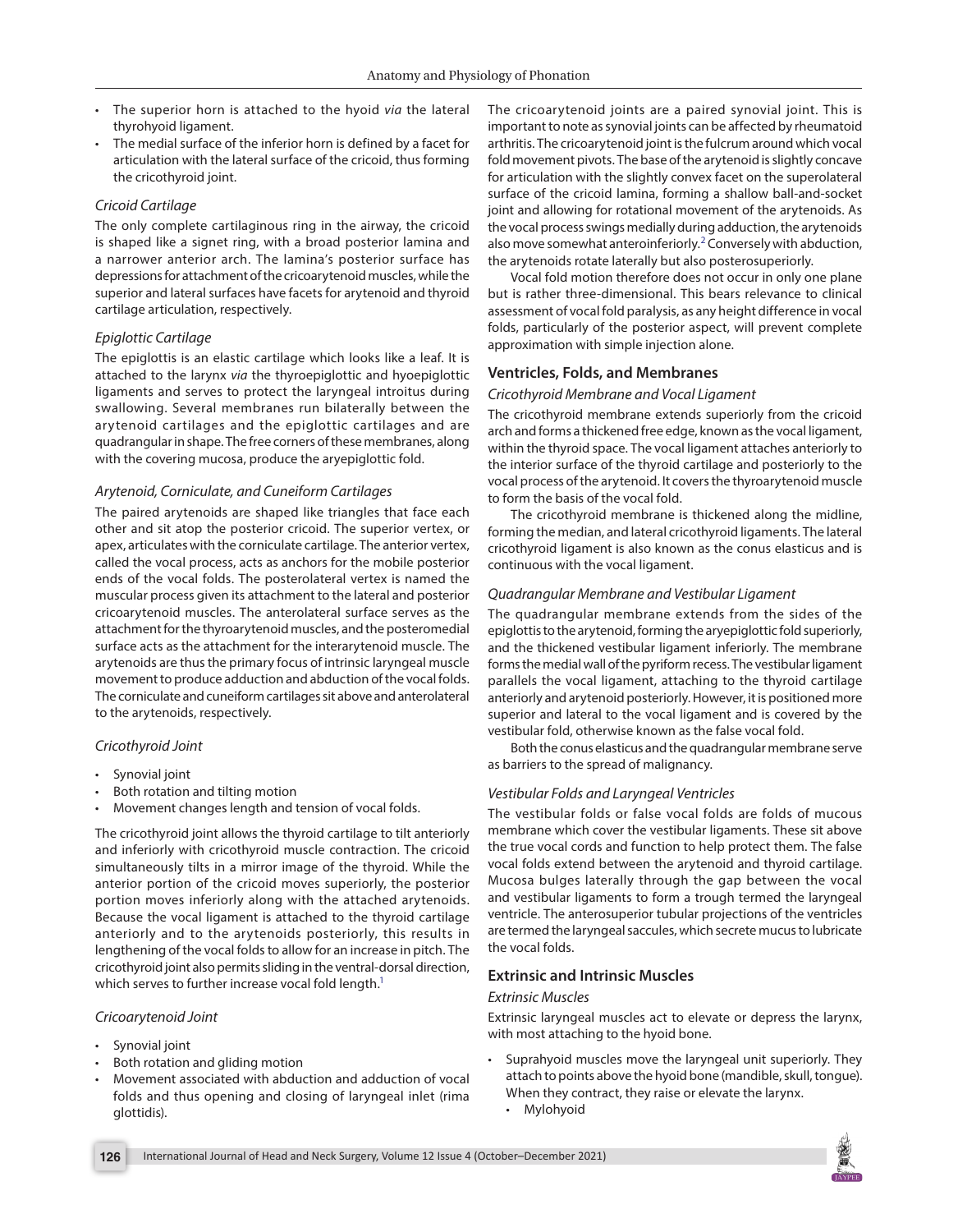- Geniohyoid
- Hyoglossus
- **Stylohyoid**
- Digastric.
- Infrahyoid (strap) muscles move the laryngeal unit inferiorly. They attach to points below the hyoid bone. When they contract, they lower or depress the larynx.
- Omohyoid
- Sternohyoid
- **Thyrohyoid**
- Sternothyroid.

# *Intrinsic Muscles*

The intrinsic laryngeal muscles are so named due to their origins and insertions on the laryngeal cartilages and are the primary movers of the vocal folds. We can divide the intrinsic muscles by their function ([Table 1](#page-2-0)):

- <span id="page-2-1"></span>• Adductors: Pull the vocal folds together
	- Lateral cricoarytenoid muscles
	- Interarytenoid muscles.
		- Transverse arytenoid muscle
	- Oblique arytenoid muscle.
- Abductors: Pull the vocal folds apart • Posterior cricoarytenoid muscles.
- Tensors: Stiffen the vocal folds
	- Cricoarytenoid muscles
	- Some part of the vocalis muscle.
- Relaxors: Relax the vocal folds
- Thyroarytenoid muscle
- Some part of the vocalis muscle
- Pitch is determined by relaxors and tensors.

<span id="page-2-2"></span>Evidence exists for varying distributions of muscle fiber types among the intrinsic laryngeal muscles, with the adductors having more fast-twitch type 2 fibers and the cricothyroid and posterior cricoarytenoid with more slow-twitch type 1 fibers.<sup>[3](#page-5-2)</sup> This may explain how adductors are able to be rapidly activated for coughing, laughing, and speech and singing, as well as how abnormal activation can occur in pathologies such as vocal tremor and dystonia. The medial portion of the thyroarytenoid, called the vocalis muscle, has a higher proportion of slow-twitch fibers, while the lateral portion has mostly fast-twitch fibers.<sup>[4](#page-5-3)</sup>

# <span id="page-2-3"></span>**Sensory and Motor Innervation**

Sensory and motor innervation of the larynx are both achieved *via* branches of the vagus nerve, cranial nerve X, namely the superior and recurrent laryngeal nerves.

#### *Superior Laryngeal Nerves*

The superior laryngeal nerves originate from the inferior vagal ganglion and travels inferiorly medial to the internal carotid artery. As it descends, it divides into the internal and external laryngeal nerves above the level of the hyoid.

- The internal laryngeal nerve enters through the lateral aspect of the thyrohyoid membrane and provides sensory innervation down to the level of the vocal folds.
- The external laryngeal nerve penetrates the inferior pharyngeal constrictor and the cricothyroid muscle and provides motor innervation to these muscles.

#### *Recurrent Laryngeal Nerves*

The right recurrent laryngeal nerve loops around the subclavian artery and ascends in the tracheoesophageal groove to enter the larynx near the inferior constrictor. The left nerve, in contrast, loops

| Muscle                   | Origin                                                                       | <i><b>Insertion</b></i>                                   | <b>Function</b>                                                                                          | Innervation                                  | Other                                                   |
|--------------------------|------------------------------------------------------------------------------|-----------------------------------------------------------|----------------------------------------------------------------------------------------------------------|----------------------------------------------|---------------------------------------------------------|
| Cricothyroid             | Cricoid cartilage<br>(lower border and<br>lateral surface)                   | Thyroid cartilage<br>(inferior cornu and<br>lower border) | Lengthens and tenses<br>vocal ligament                                                                   | Superior laryn-<br>geal (external<br>branch) | Only intrinsic muscle ly-<br>ing on external aspect     |
| Thyroarytenoid           | Thyroid cartilage<br>(lower posterior half<br>of angle of thyroid<br>lamina) | Vocal process of<br>arytenoid cartilage                   | Relaxes vocal ligament                                                                                   | Recurrent laryn-<br>geal nerve               |                                                         |
| Vocalis                  | Lateral surface of<br>vocal process of aryt-<br>enoid cartilage              | Vocal ligament and<br>thyroid angle                       | Relaxes posterior vocal<br>ligament while maintain-<br>ing (or increasing) ten-<br>sion of anterior part | Recurrent laryn-<br>geal nerve               | The superior portion<br>of the thyroarytenoid<br>muscle |
| Lateral cricoarytenoid   | Cricoid cartilage<br>(superior border of<br>lateral arch)                    | Muscular process<br>of arytenoid car-<br>tilage           | Adductor; adducts and<br>internally rotates the<br>arytenoid cartilage                                   | Recurrent laryn-<br>geal nerve               |                                                         |
| Posterior cricoarytenoid | Cricoid cartilage<br>(posterior surface of<br>lamina)                        | Muscular process<br>of arytenoid car-<br>tilage           | Abductor; abducts and<br>externally rotates the<br>arytenoid cartilage                                   | Recurrent laryn-<br>geal nerve               | Only abductor of the<br>larynx                          |
| Transverse arytenoid     | Arytenoid cartilage                                                          | Contralateral aryt-<br>enoid cartilage                    | <b>Adductor</b> ; Adducts<br>arytenoid cartilages and<br>closes the glottis                              | Recurrent laryn-<br>geal nerve               | Unpaired muscle                                         |
| Oblique arytenoid        | Arytenoid cartilage                                                          | Contralateral aryt-<br>enoid cartilage                    | Adductor;<br>Adducts arytenoid<br>cartilages and closes the<br>glottis                                   | Recurrent laryn-<br>geal nerve               | Unpaired muscle                                         |

#### <span id="page-2-0"></span>**[Table 1:](#page-2-1)** Intrinsic laryngeal muscles functions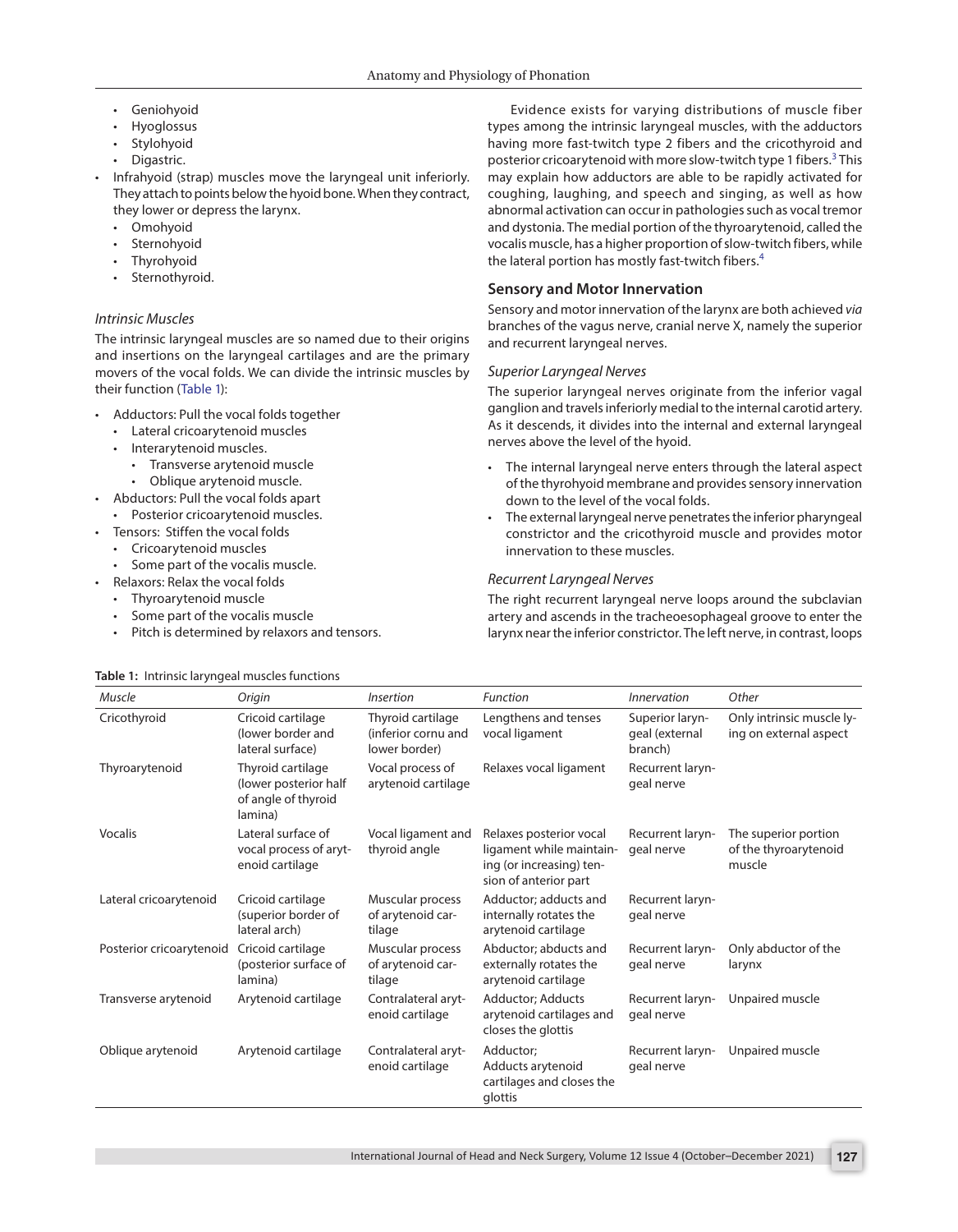around the aorta, rendering it more vulnerable to injury from any surgical manipulation of the aorta. The recurrent laryngeal nerves are responsible for:

- Sensory innervation to the larynx inferior to the glottis
- Motor innervation to intrinsic laryngeal muscles with exception of cricothyroid muscle.

The ansa of Galen has been classically considered the only anastomosis between the superior and recurrent laryngeal nerves. Although traditional teaching suggests a neat and clear separation between sensory and motor innervation as well as innervation of different parts of the larynx, the reality is likely more complex, with varying anastomoses and cross-innervation between different muscles and between motor and sensory branches depending on each individual's development.<sup>[5](#page-5-4)</sup>

# **Composition of the True Vocal Folds**

- Vocalis muscle
- Lamina propria
	- Deep lamina propria
	- Intermediate lamina propria
		- Deep and Intermediate layers = Vocal ligament
	- Superficial lamia propria.
- Squamous epithelium.

The function of the vocal folds is to produce sound by allowing the free edges of the vocal folds to vibrate against one another and also to act as the laryngeal sphincter when they are closed, thus protecting the airway. The glottis or rima glottidis is the narrowest part of the larynx with its level corresponding to the base of the arytenoid cartilages. This is the opening between the vocal folds. The width and size vary with breathing and speaking.

The source of phonation, the vocal folds, are composed of thyroarytenoid muscles covered in layers of soft tissues. The vocal fold is composed of several parts. The thyroarytenoid muscle fibers help form the muscular layer of the vocal cord. The superior portion of the thyroarytenoid muscle is often considered a separate muscle—the vocalis muscle. The medial portion of the vocalis muscle forms the vocal ligament. The vocal ligament is actually the free edge of the conus elasticus or cricothyroid ligament. The thyroarytenoid muscle fibers also support the wall of the ventricle.

#### **Mucosa and Membranous Vocal Fold**

The mucosa of the vocal fold, in contrast to the rest of the respiratory epithelium, is covered by stratified squamous cells, under which lies a layer of columnar epithelium and then the lamina propria.

The lamina propria is composed of extracellular proteins produced by fibroblasts, which lend the pliability and viscosity necessary for vocal fold vibration and movement, and is divided into superficial, intermediate, and deep layers. This division represents a gradient of varying compositions, with decreasing elastin fibers and increasing collagen fibers and thus decreasing elasticity and increasing stiffness with each descending layer. The intermediate and deep layers form the vocal ligament and are continuous with the conus elasticus.

Reinke's space, which is sometimes used as an eponym for the superficial lamina propria, is somewhat of a misnomer as it is a true layer of tissue rather than a potential space, although it is an area of potential fluid accumulation as seen with Reinke's edema in smokers.

The intermediate layer of the lamina propria forms a thickened oval mass anteriorly, called the anterior macula flava, and inserts into the anterior commissure tendon, which is connected to the thyroid cartilage. Similarly, the intermediate layer also forms a posterior macula flava that attaches to the vocal process of the arytenoid. Both the anterior and posterior macula flava are stiffer than the rest of the vocal fold, and this gradual transition in stiffness moving anteriorly and posteriorly may serve to protect the ends of the vocal folds from vibrational trauma. Most of the vibrational activity occurs in the membranous anterior half of the vocal folds, anterior to the vocal processes.

<span id="page-3-0"></span>A key aspect of the anatomy that is crucial in understanding the physiology of phonation is the contour of the vocal fold in the coronal section. Rather than forming a distinct point medially, the vocal fold contour slopes inferiorly, forming a somewhat blunt edge. This structure is what provides the function of three-dimensional vibration as viewed from above and in cross-section.

# **PHYSIOLOGY**

The larynx has four major functions:

- Phonation—produces sound and voice
- Breathing—allows air into the lungs
- Swallowing—elevation of the larynx to facilitate swallowing
- Protection—prohibits entry of foreign objects into the lungs.

# **Phonation**

The production of speech requires four components:

- Power source—lungs.
- Phonation—the generation of sound by vocal fold vibration.
- Resonance—the amplification and modulation of that sound by vibration in the structures distal to the larynx (pharynx, oropharynx, nasopharynx, oral cavity, nasal passages).
- Articulation—complex interaction of lips, teeth, tongue, palate, and pharynx to shape and modify the sound.

Phonation is the result of the complex interaction between the generation of force to move air from the lungs and tracheobronchial tree, the modification of airflow from the larynx, and the resonance of the pharyngeal, oral, and nasal cavities that uniquely defines a person's voice.

#### *Power Source and Respiration*

- A column of air moves past the vocal folds and into the lungs.
- There is a coordinated action of the diaphragm, abdominal muscles, chest muscles, and rib cage to force the air out of the lungs and through the vocal folds.
- The vocal folds are moved to the midline by the vocal fold muscles, nerves, and cartilage.

#### *The Glottic Cycle*

- Closed phase—air pressure builds up below the vocal folds.
- Opening phase—when the subglottic pressure reaches a point where it exceeds muscular opposition, the glottic slit is forced open. Vocal cords start opening from complete closure. They open in a posterior to anterior direction with the posterior portion of the glottis opening first. In addition, they open from bottom to top.

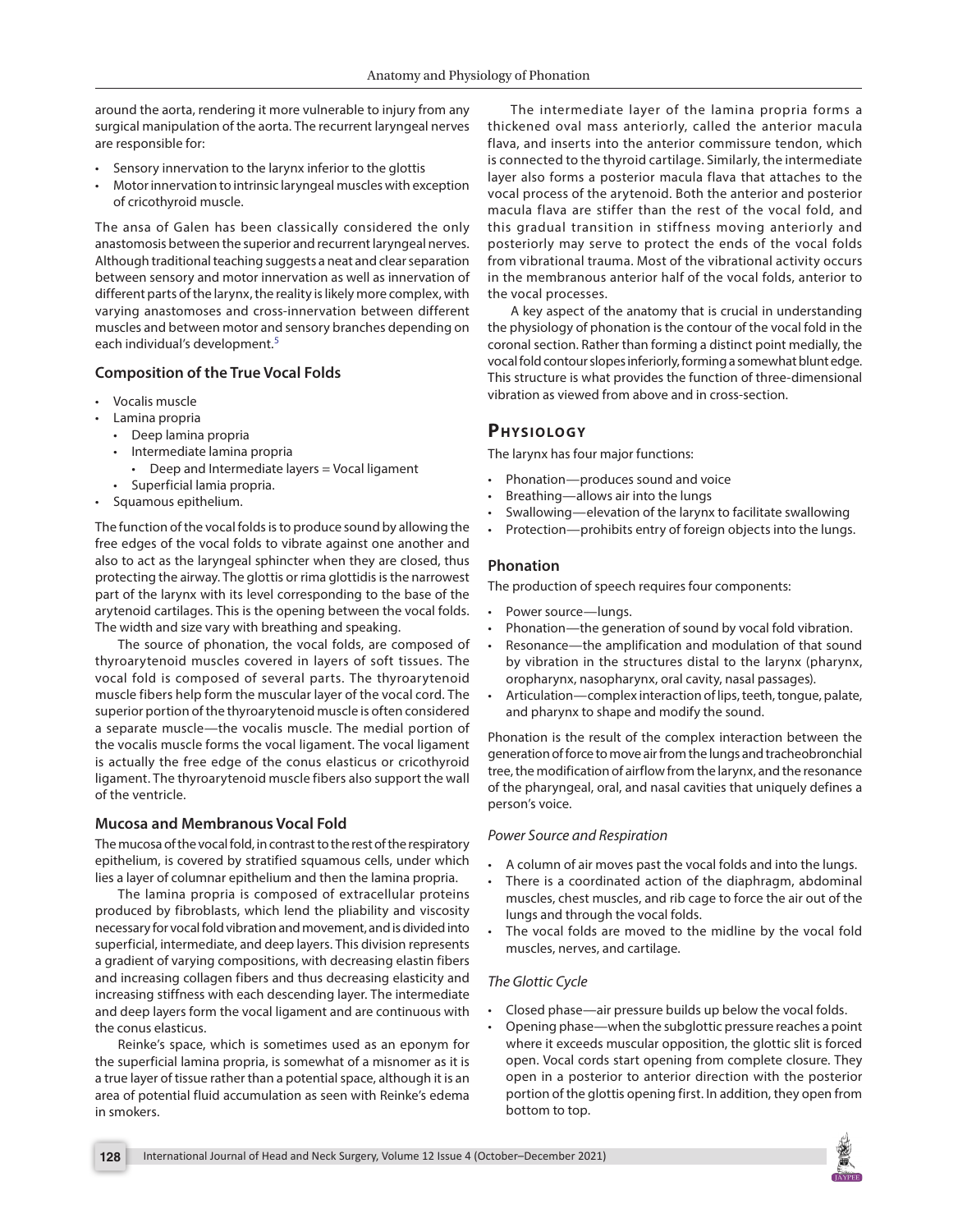- Open phase—the vocal folds are completely open and air column rushes through the vocal folds. This begins the sound wave.
- Closing phase—after release of the puff of air, there is a reduction of subglottic pressure and the vocal cords approximate each other again (myoelastic forces of the vocal cords have exceeded the aerodynamic forces). The vocal folds are forced back together in an adducted state until the subglottic air pressure can overcome the myoelastic forces of the reapproximated cords.
- The cycle is then repeated.
- Vertical phase difference—vocal folds open at the bottom first. As the top part opens, the bottom part closes. This results in a wave like motion.
- Bernoulli effect-the low pressure created behind the fast moving air column produces a "Bernoulli effect" which causes the bottom of the vocal folds to close together followed by the superior portion of the vocal folds.
- Mucosal wave—the rapid ordered opening and closing of the vocal folds produced by the puff of air. The vibration of the vocal fold mucosa due to the column of air rushing past the vocal folds.
- The above leads to "voiced" sound which initially is just a buzz-like noise. This is then modified and formed into words through resonance and articulation.

Two major theories have contributed to our understanding of the physiology of phonation:

- Myoelastic-aerodynamic theory of phonation $6$
- Cover-body theory of vocal fold vibration.<sup>[7](#page-5-8)</sup>

#### *Myoelastic-aerodynamic Theory of Phonation*

As discussed in the anatomy section, the vocal folds meet in a vertical dimension. The lungs and respiratory tract generate pressure to form a column of air that rises and begins to push the vocal folds apart starting inferiorly and progressing superiorly.

The original myoelastic-aerodynamic theory is as follows. As air passes through the narrowed lumen of the glottis, velocity increases due to the continuity principle. Pressure then decreases, as dictated by Bernoulli's equation. This lower pressure in combination with the elasticity of the vocal fold cover helps to pull the vocal folds closed starting inferiorly. Combining these elements—the elastic properties of the vocal fold which can be altered by laryngeal muscles and the properties of air pressure and movement—forms the myoelastic-aerodynamic theory of phonation.

This theory, as originally described in 1958, is somewhat inaccurate. Further studies have found that with glottal constriction during phonation, subglottic pressure becomes higher than supraglottic pressure, thus pushing the lower margins of the vocal folds apart. The vertical phase differences between the lower and upper margins creates a mucosal wave that travels superiorly along the medial surface of the vocal folds.

The elasticity of the vocal folds then causes the movement to reverse and the lower margin will begin closing. This causes the intraglottal pressure to drop and pulls the vocal folds together. Vocal fold elasticity then allows this cycle to repeat.<sup>[8](#page-5-9)</sup>

#### *Cover-body Theory of Vocal Fold Vibration*

This theory proposes that the body of the vocal fold, which consists mainly of the thyroarytenoid muscle, and the cover of the vocal fold, namely the epithelium and superficial lamina propria, have distinct biomechanical properties affecting their movement during vocal fold vibration. What appears to be vibration of a single structure is thus in reality vibration of a multiple layers with phase differences as a result of a relatively stiff body and pliable cover.<sup>[7](#page-5-8)</sup>

<span id="page-4-3"></span>Five basic requirements must be met for phonation to occur:<sup>[9](#page-5-5)</sup>

- Sufficient breath support and expiratory force
- Proper positioning and alignment of vocal folds
- Vocal fold elasticity to facilitate vibration and movement
- Favorable vocal fold contour
- Ability to control vocal fold tension and length.

#### *Breath Support and Expiratory Force*

The expiratory force required to power phonation is typically generated by passive expiration, which depends on sufficient inspiratory volume as well as chest wall and diaphragmatic recoil. Active expiration, which requires the additional strength of intercostal and abdominal wall muscles, is only required with singing, shouting, and coughing. Given the role of pulmonary function, dysphonia will be exacerbated by any underlying pulmonary disease.

#### *Vocal Fold Positioning*

As discussed in the anatomy section, not only must the vocal folds meet at the midline, but they must also be properly aligned in height. The glottic gap cannot be too wide, which leads to a breathy and weak voice, or too narrow, which leads to a strained voice and reduced airway. The rotational movement of the arytenoid joint arcs superomedially with phonation. Thus, if unilateral vocal fold paralysis occurs, there often can be a height difference in the vocal folds in addition to a glottic gap. This is relevant clinically as the height difference cannot be ameliorated with vocal fold injection alone.

#### <span id="page-4-1"></span><span id="page-4-0"></span>*Vocal Fold Vibratory Capacity*

The vibratory capacity is dependent on the physical properties of the vocal folds, as discussed previously. Any pathology that interferes with the elasticity of the vocal folds, such as seen in Reinke's edema or any vocal fold lesion, will thus interfere with the vibratory capacity and cause dysphonia. A decrease in elastin and an increase in collagen of vocal folds is seen with aging, thus accounting for the thinning and stiffening of vocal folds resulting in age-related voice changes. $10<sup>10</sup>$ 

#### <span id="page-4-4"></span>*Vocal Fold Shape*

The contour of the vocal folds as viewed in cross-section contributes to the ability to phonate. The medial edges must be almost parallel for proper vibration from inferior to superior.

#### *Pitch Control*

This lies in the stiffness of the vocal folds resulting from lengthening and contraction of the thyroarytenoid muscles, particularly the vocalis portion. Thyroarytenoid muscle contraction brings the arytenoids closer to the thyroid cartilages, thus shortening and relaxing the vocal fold and allowing for lower pitch. The cricothyroid muscle draws the thyroid cartilage anteroinferiorly toward the cricoid, thus elongating and tensing the vocal fold for higher pitch. Laryngeal size determines the range of pitch that a person can produce. Adjustments in vertical tension such as depressing or elevating the larynx *via* the suprahyoid and infrahyoid muscles can also control pitch.

#### <span id="page-4-2"></span>*Fundamental Frequency*

Phonation is made up of a fundamental frequency or  $F_0$  and harmonic multiples of the  $F_0$  The fundamental frequency ( $F_0$ ) is the number of times the vocal folds open and close per second. This